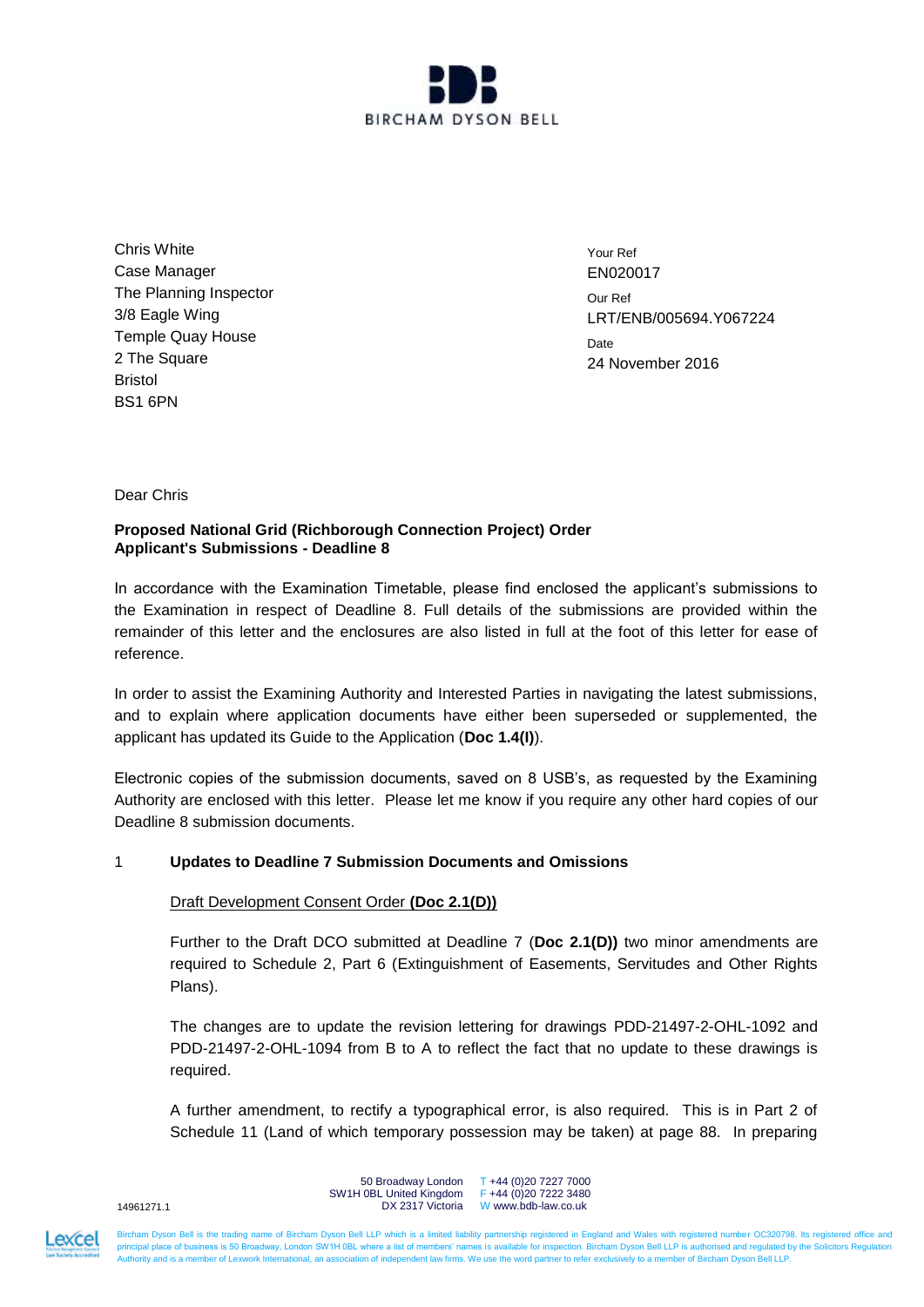

the draft DCO (**Doc 2.1(D**)) submitted at deadline 7 the applicant inadvertently deleted the number '2' from plot number '482' in fifth row of the table so that the plot number now refers to '48'.

This is an error as the plots adjacent to this plot are numbered '481' and '483'. Also, the equivalent row of plots in Part 1 of this Schedule (page 79 of the draft DCO) refers, correctly, to plot '482'.

As discussed with the Examining Authority, in light of the minor amendments it was agreed that a revised version of the draft DCO was not required to be re-submitted with the changes to the DCO confirmed in this covering letter. The revisions will be picked up and made to the draft DCO by the Planning Inspectorate directly.

## Construction Traffic Management Plan **(Doc 5.4.3G(C))**

The Examining Authority identified an error at Paragraph 5.3.1 of the Construction Traffic Management Plan **((5.4.3G(C)))** submitted at Deadline 7. The document has been reviewed and table reference errors have been changed at Paragraphs 3.5.3, 3.5.7 and 5.3.1.

Please note the document reference number **(5.4.3G(C))** has not been updated as no substantive changes have occurred to the plan. Document **5.4.3G(C)** submitted at Deadline 8 supersedes the version submitted at Deadline 7.

## Applicants Response to points raised in 3rd Party Submissions at Deadline **6 (Doc 8.55)**

This document is the applicant's Responses to third Party Deadline 6 submissions which was omitted in error from our Deadline 7 submission.

# Statement of Common Ground Environment Agency **(Doc 8.4.1(C))**

The Examining Authority has identified an error in Table 4.1 of the SoCG with the EA **(Doc 8.4.1(C))**, which starts on page 35 in the document submitted at Deadline 7. The table had not been formatted correctly and meant not all the text could be viewed. This document is now resubmitted. Please note the applicant's document reference number has not been updated to reflect the version submitted at Deadline 8.

# 2 **Updates to Compulsory Acquisition Information**

The applicant encloses two updated Compulsory Acquisition Information documents, which supersede the versions submitted as part of the application made in January 2016.

## Book of Reference

This document **(Doc 3.3(A))** has been updated following the latest Land Registry Index data refresh. A schedule of changes since the last Schedule of Variation to the Book of Reference (**Doc 3.5** submitted at Deadline 5) can be located at the front of part one of **Doc 3.3(A) (Part 1 of 3)**. This version replaces the version submitted to the examination by the applicant in January 2016.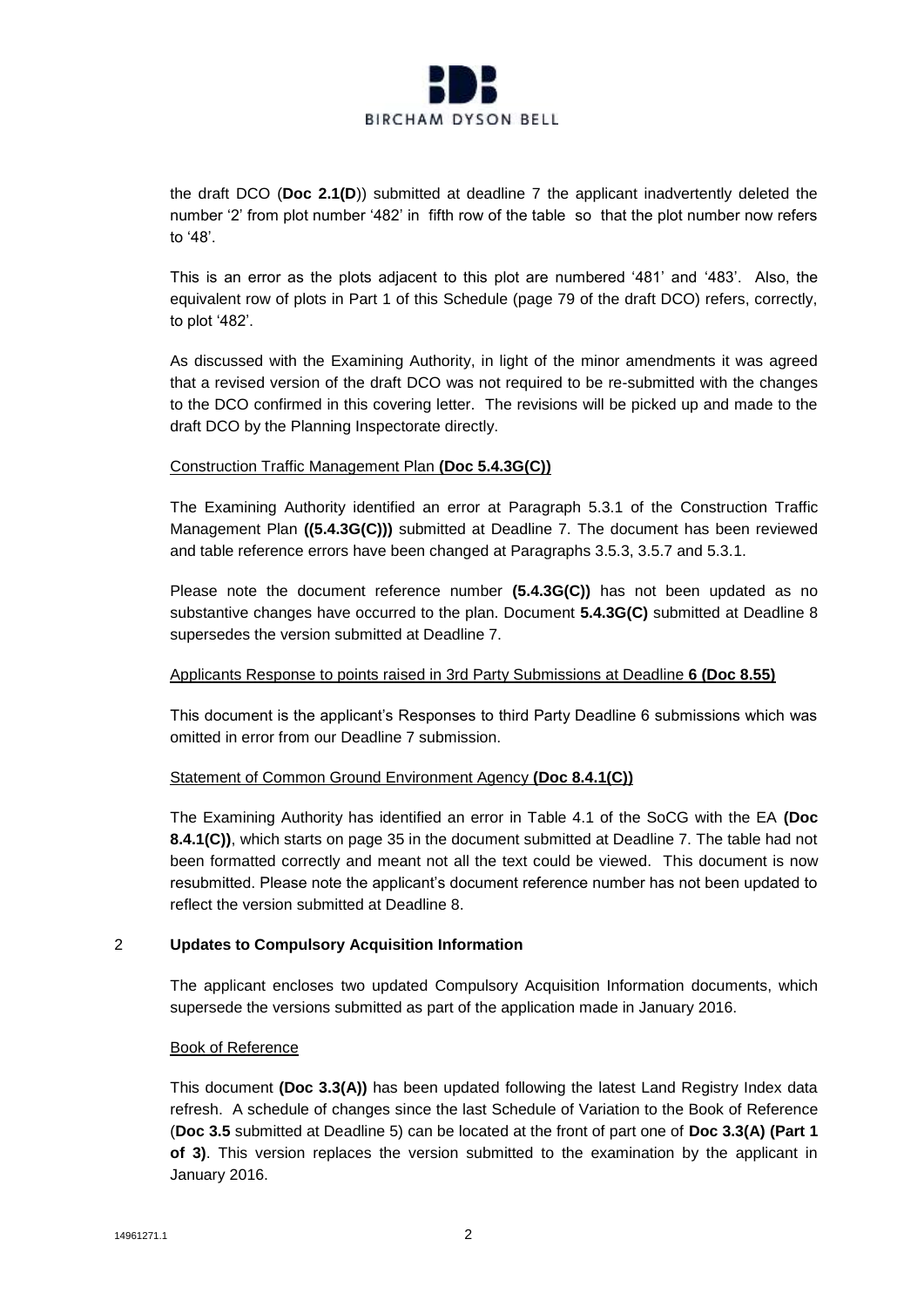

## Statement of Reasons

As requested by the Examining Authority, this document **(Doc 3.1(A))** has been updated to reflect the Article Changes in the draft DCO submitted at Deadline 7 (**Doc 2.1(D**)), and updates to the plot numbers (the splitting of plots) in the Book of Reference following the latest Land Registry Index data refresh.

## 3 **Plans and Drawings**

## Land Plans

These plans **(Doc 4.3(A))** have been updated to reflect changes to the plot numbers in the Book of Reference following the latest Land Registry Index data refresh. Please note only sheets 17 and 17A have been updated in this set of plans.

## Extinguishment of Easements, Servitudes and Other Private Rights Plans

The plans **(Doc 4.4(A))** have been updated to reflect changes to the plot numbers in the Book of Reference following the latest Land Registry Index data refresh. Please note only sheet 17 has been updated in this set of plans.

## Special Category Land Plans and Crown Land Plans

These plans **(Doc 4.5(A))** have been updated to reflect changes to the plot numbers in the Book of Reference following the latest Land Registry Index data refresh. Please note only sheets 1, 11 and 12 have been updated in this set of plans.

# PC8 and PC10 Indicative Option Drawings

These drawings **(Doc 8.62)** are submitted as requested by the Examining Authority at the third Issue Specific Hearing on the draft DCO held on the 9/10 November. They show options around the possible movement of pylons PC8 and PC10. Further information on these can be read in the response to Action 36, **(Doc 8.58, section 4)**, submitted at Deadline 8.

## 4 **Statements of Common Ground**

The applicant encloses updates to two of the Statements of Common Ground, as follows:

- Statement of Common Ground with the Councils **(Doc 8.4.6(B))**; and
- Statement of Common Ground Woodland Trust **(Doc 8.4.15(B)).**

The Statement of Common Ground with the Councils and the Woodland Trust submitted at Deadline 8 represent the final position between the parties.

A revised Statement of Commonality of Statements of Common Ground **(Doc 8.4(F)),** to reflect these updates, is also enclosed and replaces the version submitted to the examination at Deadline 7.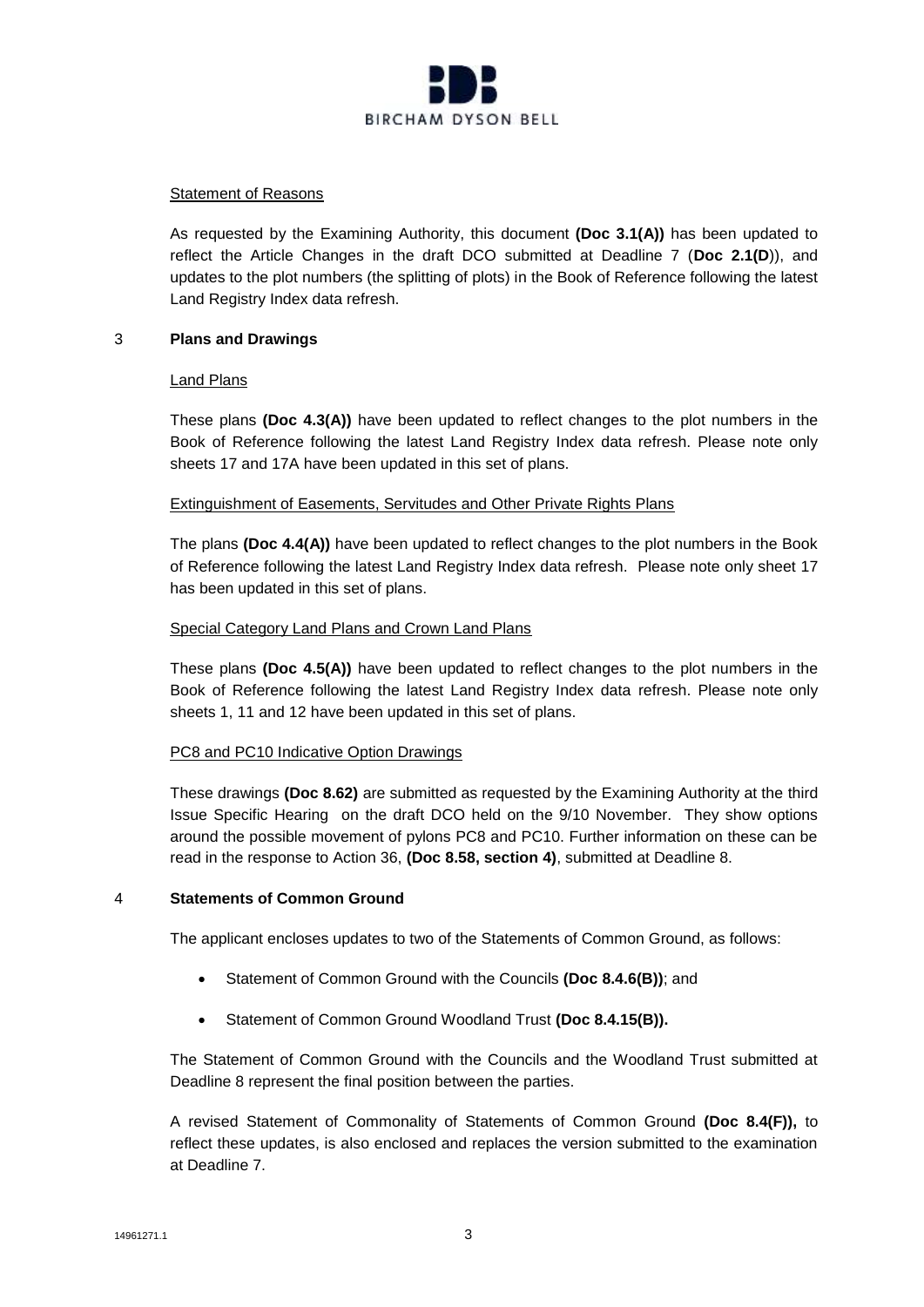

## 5 **Other Document Updates**

## Explanatory Memorandum

This document **(Doc 2.2(A))** has been submitted in response to the Examining Authority's request for this update made earlier during the examination and confirmed at the third Issue Specific Hearing on the draft DCO. The applicant encloses an updated Explanatory Memorandum which reflects the iteration of the draft DCO submitted at Deadline 7.

# Update to Examining Authority - Proposed Agreement between National Grid and the Councils pursuant to section 106 of the Town and Country Planning Act 1990

This document **(Doc 8.61)** updates Document 8.56 'Update to Examining Authority on National Grid's proposals with regard to development consent obligations' submitted at Deadline 7. It sets out at Section 1.1 an update on the proposed Section 106 Agreement, and includes at Appendix 1 the final proposed Section 106 Agreement. It confirms that agreement has been received from all the Councils on the section 106 agreement as submitted at Appendix 1, and that engrossments have been issued to be sealed by the Councils.

## 6 **Other Deadline 8 Submissions**

## Applicants Response to points raised in 3rd Party Submissions at Deadline 7

This document **(Doc 8.60)** provides the response of the applicant to a number of Interested Parties submissions made at Deadline 7. The responses provided are either in the form of a short response providing the applicant's latest position on the matter or cross-reference to the most relevant documentation, or a more detailed response where this is considered relevant to clarify matters.

## Applicants Hearing Note on Outstanding Hearing Actions

This document **(Doc 8.58)** captures the outstanding hearing actions and, commitments to provide further updates from the Compulsory Acquisition Hearing held on 19 and 20 October and the third Issue Specific Hearing on the draft DCO.

## Position Statements - South East Water

This document (**Doc 8.59**) is a summary of National Grid's position in relation to South East Water Limited and its aspirations for a reservoir at Broad Oak, Kent.

## Update on Crown Land Negotiations

The applicant and the Crown Estate have agreed terms in principle and constructive discussions continue between both parties and the applicant does not expect there to be any issue with the Crown Estate issuing its section 135 consent.

I hope that the above is of assistance to the Examining Authority in navigating the applicant's submissions in respect of Deadline 8, however please let me know if I can assist further.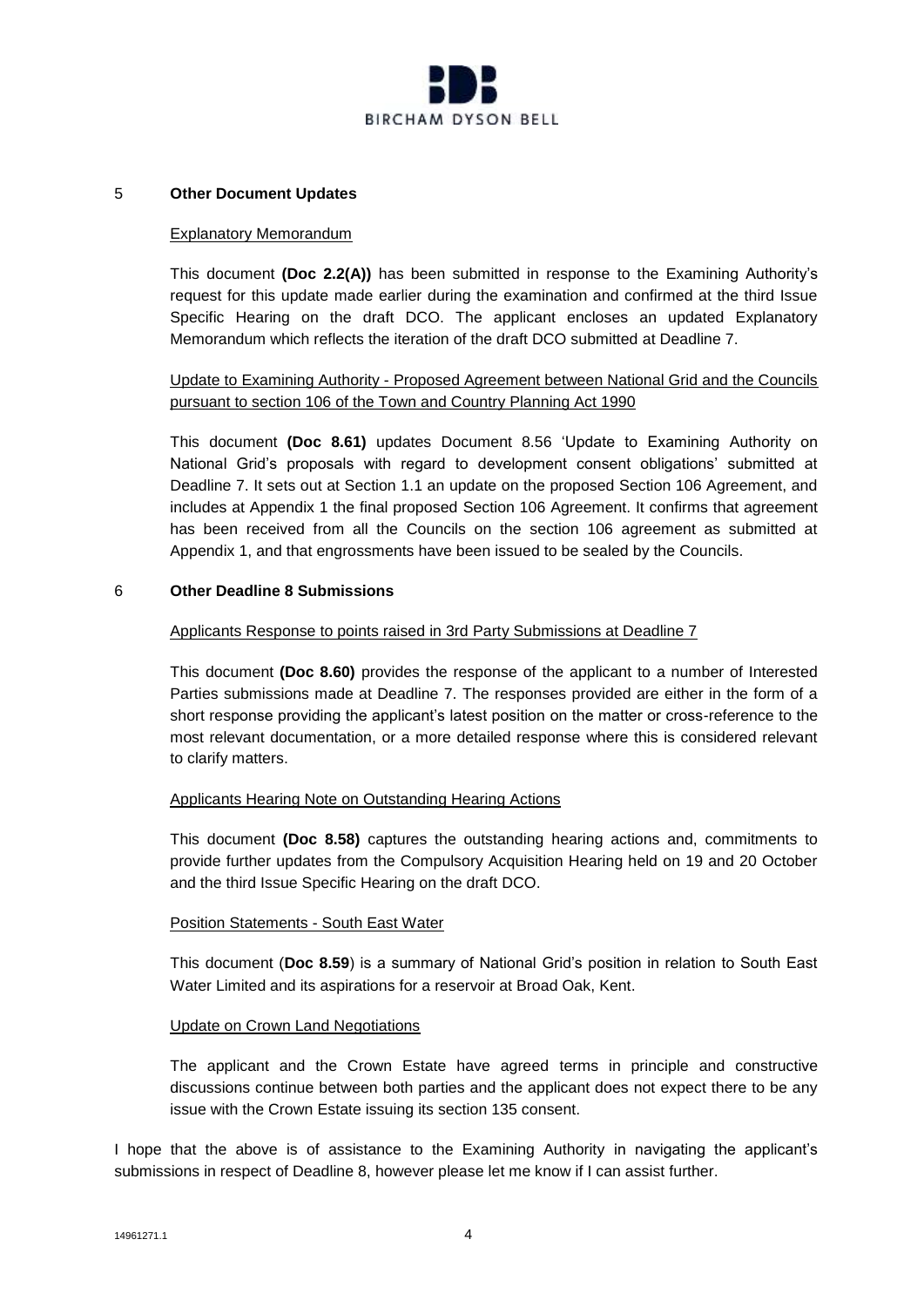

I would also be grateful if you would please acknowledge safe receipt of the enclosed documents.

Yours sincerely



**Lee Tearle Senior Associate For and on behalf of Bircham Dyson Bell LLP**  T +44 (0)20 7783 3436 M +44 (0)7973 151240 F +44 (0)20 7233 1351 E leetearle@bdb-law.co.uk

enc